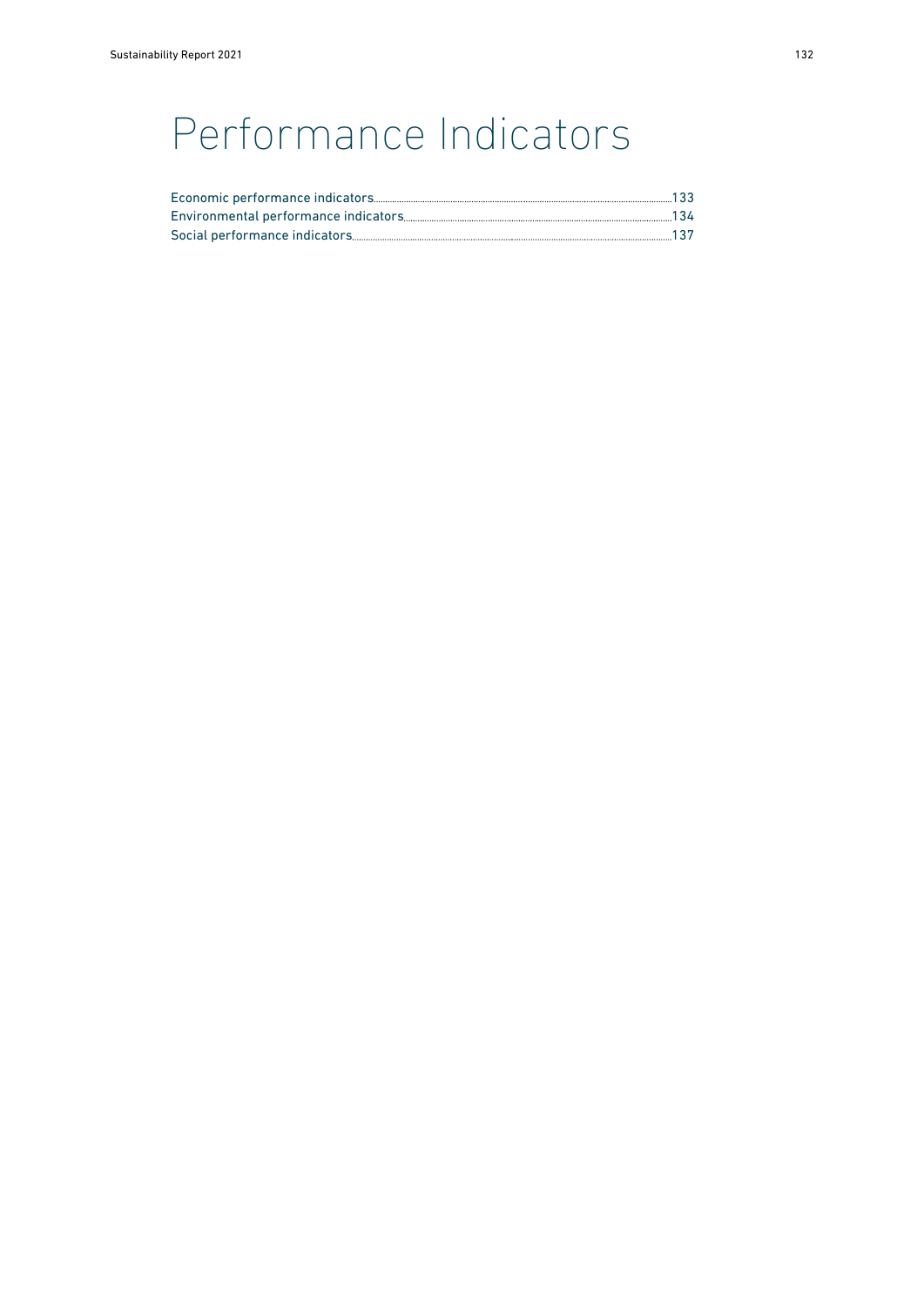## <span id="page-1-0"></span>Economic performance indicators

| Order intake<br>4'058<br>3'160<br>3'692<br>4'521<br>4'274<br>773<br>814<br>514<br>563<br>623<br>Orders on hand at year-end<br><b>Income statement</b><br>3'722<br>3'184<br>3'720<br>4'572<br>4'150<br><b>Sales</b><br><b>EBITDA</b><br>412<br>299<br>374<br>529<br>491<br>Operating result (EBIT) before one-offs<br>278<br>281<br>382<br>352<br>185<br>19<br>46<br>One-offs<br><b>Operating result (EBIT)</b><br>278<br>166<br>235<br>382<br>352<br>173<br>Net profit shareholders GF<br>214<br>116<br>281<br>252<br><b>Cash flow</b><br>Cash flow from operating activities<br>288<br>342<br>318<br>397<br>410<br>Free cash flow before acquisitions/divestments<br>151<br>230<br>137<br>147<br>204<br>110<br>224<br>132<br>$-7$<br>130<br>Free cash flow<br><b>Balance sheet</b><br>3'767<br>3'445<br>3'344<br>3'444<br>3'610<br>Assets<br>2'271<br>2'056<br>1'906<br>2'016<br>2'241<br><b>Liabilities</b><br>1'496<br>1'389<br>1'438<br>1'428<br>1'369<br>Equity<br>Net working capital<br>781<br>707<br>856<br>926<br>899<br>1'355<br>1'313<br>1'473<br>1'494<br>1'466<br>Invested capital (IC)<br>54<br>117<br>232<br>238<br>183<br>Net debt<br><b>Key figures</b><br>7.9<br>12<br>19.9<br>Return on equity (ROE) %<br>13.8<br>20.1<br>Return on invested capital (ROIC) %<br>16.4<br>9.3<br>12.4<br>22.4<br>20.3<br>Return on sales before one-offs (EBIT margin before one-offs)<br>7.5<br>5.8<br>7.6<br>8.4<br>8.5<br>%<br>Return on sales (EBIT margin) %<br>7.5<br>5.2<br>6.3<br>8.4<br>8.5<br>3<br>2.8<br>2.3<br>2.5<br>3.1<br>Asset turnover<br>9.9<br>Cash flow from operating activities<br>7.7<br>10.7<br>8.5<br>8.7<br>in % of sales<br><b>Research and development</b><br>112<br>Investments into research and development<br>113<br>127<br>127<br>112<br><b>Employees</b><br>15'111<br>14'118<br>14'678<br>15'027<br>15'835<br>Employees at year-end<br>7'941<br>7'792<br>8'373<br>8'721<br>9'658<br><b>Europe</b><br>3'814<br>3'604<br>3'545<br>3'725<br>3'807<br>Asia<br>1'938<br>Americas<br>2'554<br>1'922<br>1'740<br>1'503 | <b>CHF million</b> | 2'021 | 2'020 | 2'019 | 2'018 | 2'017 |
|-----------------------------------------------------------------------------------------------------------------------------------------------------------------------------------------------------------------------------------------------------------------------------------------------------------------------------------------------------------------------------------------------------------------------------------------------------------------------------------------------------------------------------------------------------------------------------------------------------------------------------------------------------------------------------------------------------------------------------------------------------------------------------------------------------------------------------------------------------------------------------------------------------------------------------------------------------------------------------------------------------------------------------------------------------------------------------------------------------------------------------------------------------------------------------------------------------------------------------------------------------------------------------------------------------------------------------------------------------------------------------------------------------------------------------------------------------------------------------------------------------------------------------------------------------------------------------------------------------------------------------------------------------------------------------------------------------------------------------------------------------------------------------------------------------------------------------------------------------------------------------------------------------------------------------------------------------------------------------------------------------------------------------------------------------|--------------------|-------|-------|-------|-------|-------|
|                                                                                                                                                                                                                                                                                                                                                                                                                                                                                                                                                                                                                                                                                                                                                                                                                                                                                                                                                                                                                                                                                                                                                                                                                                                                                                                                                                                                                                                                                                                                                                                                                                                                                                                                                                                                                                                                                                                                                                                                                                                     |                    |       |       |       |       |       |
|                                                                                                                                                                                                                                                                                                                                                                                                                                                                                                                                                                                                                                                                                                                                                                                                                                                                                                                                                                                                                                                                                                                                                                                                                                                                                                                                                                                                                                                                                                                                                                                                                                                                                                                                                                                                                                                                                                                                                                                                                                                     |                    |       |       |       |       |       |
|                                                                                                                                                                                                                                                                                                                                                                                                                                                                                                                                                                                                                                                                                                                                                                                                                                                                                                                                                                                                                                                                                                                                                                                                                                                                                                                                                                                                                                                                                                                                                                                                                                                                                                                                                                                                                                                                                                                                                                                                                                                     |                    |       |       |       |       |       |
|                                                                                                                                                                                                                                                                                                                                                                                                                                                                                                                                                                                                                                                                                                                                                                                                                                                                                                                                                                                                                                                                                                                                                                                                                                                                                                                                                                                                                                                                                                                                                                                                                                                                                                                                                                                                                                                                                                                                                                                                                                                     |                    |       |       |       |       |       |
|                                                                                                                                                                                                                                                                                                                                                                                                                                                                                                                                                                                                                                                                                                                                                                                                                                                                                                                                                                                                                                                                                                                                                                                                                                                                                                                                                                                                                                                                                                                                                                                                                                                                                                                                                                                                                                                                                                                                                                                                                                                     |                    |       |       |       |       |       |
|                                                                                                                                                                                                                                                                                                                                                                                                                                                                                                                                                                                                                                                                                                                                                                                                                                                                                                                                                                                                                                                                                                                                                                                                                                                                                                                                                                                                                                                                                                                                                                                                                                                                                                                                                                                                                                                                                                                                                                                                                                                     |                    |       |       |       |       |       |
|                                                                                                                                                                                                                                                                                                                                                                                                                                                                                                                                                                                                                                                                                                                                                                                                                                                                                                                                                                                                                                                                                                                                                                                                                                                                                                                                                                                                                                                                                                                                                                                                                                                                                                                                                                                                                                                                                                                                                                                                                                                     |                    |       |       |       |       |       |
|                                                                                                                                                                                                                                                                                                                                                                                                                                                                                                                                                                                                                                                                                                                                                                                                                                                                                                                                                                                                                                                                                                                                                                                                                                                                                                                                                                                                                                                                                                                                                                                                                                                                                                                                                                                                                                                                                                                                                                                                                                                     |                    |       |       |       |       |       |
|                                                                                                                                                                                                                                                                                                                                                                                                                                                                                                                                                                                                                                                                                                                                                                                                                                                                                                                                                                                                                                                                                                                                                                                                                                                                                                                                                                                                                                                                                                                                                                                                                                                                                                                                                                                                                                                                                                                                                                                                                                                     |                    |       |       |       |       |       |
|                                                                                                                                                                                                                                                                                                                                                                                                                                                                                                                                                                                                                                                                                                                                                                                                                                                                                                                                                                                                                                                                                                                                                                                                                                                                                                                                                                                                                                                                                                                                                                                                                                                                                                                                                                                                                                                                                                                                                                                                                                                     |                    |       |       |       |       |       |
|                                                                                                                                                                                                                                                                                                                                                                                                                                                                                                                                                                                                                                                                                                                                                                                                                                                                                                                                                                                                                                                                                                                                                                                                                                                                                                                                                                                                                                                                                                                                                                                                                                                                                                                                                                                                                                                                                                                                                                                                                                                     |                    |       |       |       |       |       |
|                                                                                                                                                                                                                                                                                                                                                                                                                                                                                                                                                                                                                                                                                                                                                                                                                                                                                                                                                                                                                                                                                                                                                                                                                                                                                                                                                                                                                                                                                                                                                                                                                                                                                                                                                                                                                                                                                                                                                                                                                                                     |                    |       |       |       |       |       |
|                                                                                                                                                                                                                                                                                                                                                                                                                                                                                                                                                                                                                                                                                                                                                                                                                                                                                                                                                                                                                                                                                                                                                                                                                                                                                                                                                                                                                                                                                                                                                                                                                                                                                                                                                                                                                                                                                                                                                                                                                                                     |                    |       |       |       |       |       |
|                                                                                                                                                                                                                                                                                                                                                                                                                                                                                                                                                                                                                                                                                                                                                                                                                                                                                                                                                                                                                                                                                                                                                                                                                                                                                                                                                                                                                                                                                                                                                                                                                                                                                                                                                                                                                                                                                                                                                                                                                                                     |                    |       |       |       |       |       |
|                                                                                                                                                                                                                                                                                                                                                                                                                                                                                                                                                                                                                                                                                                                                                                                                                                                                                                                                                                                                                                                                                                                                                                                                                                                                                                                                                                                                                                                                                                                                                                                                                                                                                                                                                                                                                                                                                                                                                                                                                                                     |                    |       |       |       |       |       |
|                                                                                                                                                                                                                                                                                                                                                                                                                                                                                                                                                                                                                                                                                                                                                                                                                                                                                                                                                                                                                                                                                                                                                                                                                                                                                                                                                                                                                                                                                                                                                                                                                                                                                                                                                                                                                                                                                                                                                                                                                                                     |                    |       |       |       |       |       |
|                                                                                                                                                                                                                                                                                                                                                                                                                                                                                                                                                                                                                                                                                                                                                                                                                                                                                                                                                                                                                                                                                                                                                                                                                                                                                                                                                                                                                                                                                                                                                                                                                                                                                                                                                                                                                                                                                                                                                                                                                                                     |                    |       |       |       |       |       |
|                                                                                                                                                                                                                                                                                                                                                                                                                                                                                                                                                                                                                                                                                                                                                                                                                                                                                                                                                                                                                                                                                                                                                                                                                                                                                                                                                                                                                                                                                                                                                                                                                                                                                                                                                                                                                                                                                                                                                                                                                                                     |                    |       |       |       |       |       |
|                                                                                                                                                                                                                                                                                                                                                                                                                                                                                                                                                                                                                                                                                                                                                                                                                                                                                                                                                                                                                                                                                                                                                                                                                                                                                                                                                                                                                                                                                                                                                                                                                                                                                                                                                                                                                                                                                                                                                                                                                                                     |                    |       |       |       |       |       |
|                                                                                                                                                                                                                                                                                                                                                                                                                                                                                                                                                                                                                                                                                                                                                                                                                                                                                                                                                                                                                                                                                                                                                                                                                                                                                                                                                                                                                                                                                                                                                                                                                                                                                                                                                                                                                                                                                                                                                                                                                                                     |                    |       |       |       |       |       |
|                                                                                                                                                                                                                                                                                                                                                                                                                                                                                                                                                                                                                                                                                                                                                                                                                                                                                                                                                                                                                                                                                                                                                                                                                                                                                                                                                                                                                                                                                                                                                                                                                                                                                                                                                                                                                                                                                                                                                                                                                                                     |                    |       |       |       |       |       |
|                                                                                                                                                                                                                                                                                                                                                                                                                                                                                                                                                                                                                                                                                                                                                                                                                                                                                                                                                                                                                                                                                                                                                                                                                                                                                                                                                                                                                                                                                                                                                                                                                                                                                                                                                                                                                                                                                                                                                                                                                                                     |                    |       |       |       |       |       |
|                                                                                                                                                                                                                                                                                                                                                                                                                                                                                                                                                                                                                                                                                                                                                                                                                                                                                                                                                                                                                                                                                                                                                                                                                                                                                                                                                                                                                                                                                                                                                                                                                                                                                                                                                                                                                                                                                                                                                                                                                                                     |                    |       |       |       |       |       |
|                                                                                                                                                                                                                                                                                                                                                                                                                                                                                                                                                                                                                                                                                                                                                                                                                                                                                                                                                                                                                                                                                                                                                                                                                                                                                                                                                                                                                                                                                                                                                                                                                                                                                                                                                                                                                                                                                                                                                                                                                                                     |                    |       |       |       |       |       |
|                                                                                                                                                                                                                                                                                                                                                                                                                                                                                                                                                                                                                                                                                                                                                                                                                                                                                                                                                                                                                                                                                                                                                                                                                                                                                                                                                                                                                                                                                                                                                                                                                                                                                                                                                                                                                                                                                                                                                                                                                                                     |                    |       |       |       |       |       |
|                                                                                                                                                                                                                                                                                                                                                                                                                                                                                                                                                                                                                                                                                                                                                                                                                                                                                                                                                                                                                                                                                                                                                                                                                                                                                                                                                                                                                                                                                                                                                                                                                                                                                                                                                                                                                                                                                                                                                                                                                                                     |                    |       |       |       |       |       |
|                                                                                                                                                                                                                                                                                                                                                                                                                                                                                                                                                                                                                                                                                                                                                                                                                                                                                                                                                                                                                                                                                                                                                                                                                                                                                                                                                                                                                                                                                                                                                                                                                                                                                                                                                                                                                                                                                                                                                                                                                                                     |                    |       |       |       |       |       |
|                                                                                                                                                                                                                                                                                                                                                                                                                                                                                                                                                                                                                                                                                                                                                                                                                                                                                                                                                                                                                                                                                                                                                                                                                                                                                                                                                                                                                                                                                                                                                                                                                                                                                                                                                                                                                                                                                                                                                                                                                                                     |                    |       |       |       |       |       |
|                                                                                                                                                                                                                                                                                                                                                                                                                                                                                                                                                                                                                                                                                                                                                                                                                                                                                                                                                                                                                                                                                                                                                                                                                                                                                                                                                                                                                                                                                                                                                                                                                                                                                                                                                                                                                                                                                                                                                                                                                                                     |                    |       |       |       |       |       |
|                                                                                                                                                                                                                                                                                                                                                                                                                                                                                                                                                                                                                                                                                                                                                                                                                                                                                                                                                                                                                                                                                                                                                                                                                                                                                                                                                                                                                                                                                                                                                                                                                                                                                                                                                                                                                                                                                                                                                                                                                                                     |                    |       |       |       |       |       |
|                                                                                                                                                                                                                                                                                                                                                                                                                                                                                                                                                                                                                                                                                                                                                                                                                                                                                                                                                                                                                                                                                                                                                                                                                                                                                                                                                                                                                                                                                                                                                                                                                                                                                                                                                                                                                                                                                                                                                                                                                                                     |                    |       |       |       |       |       |
|                                                                                                                                                                                                                                                                                                                                                                                                                                                                                                                                                                                                                                                                                                                                                                                                                                                                                                                                                                                                                                                                                                                                                                                                                                                                                                                                                                                                                                                                                                                                                                                                                                                                                                                                                                                                                                                                                                                                                                                                                                                     |                    |       |       |       |       |       |
|                                                                                                                                                                                                                                                                                                                                                                                                                                                                                                                                                                                                                                                                                                                                                                                                                                                                                                                                                                                                                                                                                                                                                                                                                                                                                                                                                                                                                                                                                                                                                                                                                                                                                                                                                                                                                                                                                                                                                                                                                                                     |                    |       |       |       |       |       |
|                                                                                                                                                                                                                                                                                                                                                                                                                                                                                                                                                                                                                                                                                                                                                                                                                                                                                                                                                                                                                                                                                                                                                                                                                                                                                                                                                                                                                                                                                                                                                                                                                                                                                                                                                                                                                                                                                                                                                                                                                                                     |                    |       |       |       |       |       |
|                                                                                                                                                                                                                                                                                                                                                                                                                                                                                                                                                                                                                                                                                                                                                                                                                                                                                                                                                                                                                                                                                                                                                                                                                                                                                                                                                                                                                                                                                                                                                                                                                                                                                                                                                                                                                                                                                                                                                                                                                                                     |                    |       |       |       |       |       |
|                                                                                                                                                                                                                                                                                                                                                                                                                                                                                                                                                                                                                                                                                                                                                                                                                                                                                                                                                                                                                                                                                                                                                                                                                                                                                                                                                                                                                                                                                                                                                                                                                                                                                                                                                                                                                                                                                                                                                                                                                                                     |                    |       |       |       |       |       |
|                                                                                                                                                                                                                                                                                                                                                                                                                                                                                                                                                                                                                                                                                                                                                                                                                                                                                                                                                                                                                                                                                                                                                                                                                                                                                                                                                                                                                                                                                                                                                                                                                                                                                                                                                                                                                                                                                                                                                                                                                                                     |                    |       |       |       |       |       |
|                                                                                                                                                                                                                                                                                                                                                                                                                                                                                                                                                                                                                                                                                                                                                                                                                                                                                                                                                                                                                                                                                                                                                                                                                                                                                                                                                                                                                                                                                                                                                                                                                                                                                                                                                                                                                                                                                                                                                                                                                                                     |                    |       |       |       |       |       |
|                                                                                                                                                                                                                                                                                                                                                                                                                                                                                                                                                                                                                                                                                                                                                                                                                                                                                                                                                                                                                                                                                                                                                                                                                                                                                                                                                                                                                                                                                                                                                                                                                                                                                                                                                                                                                                                                                                                                                                                                                                                     | Rest of world      | 802   | 784   | 838   | 841   | 867   |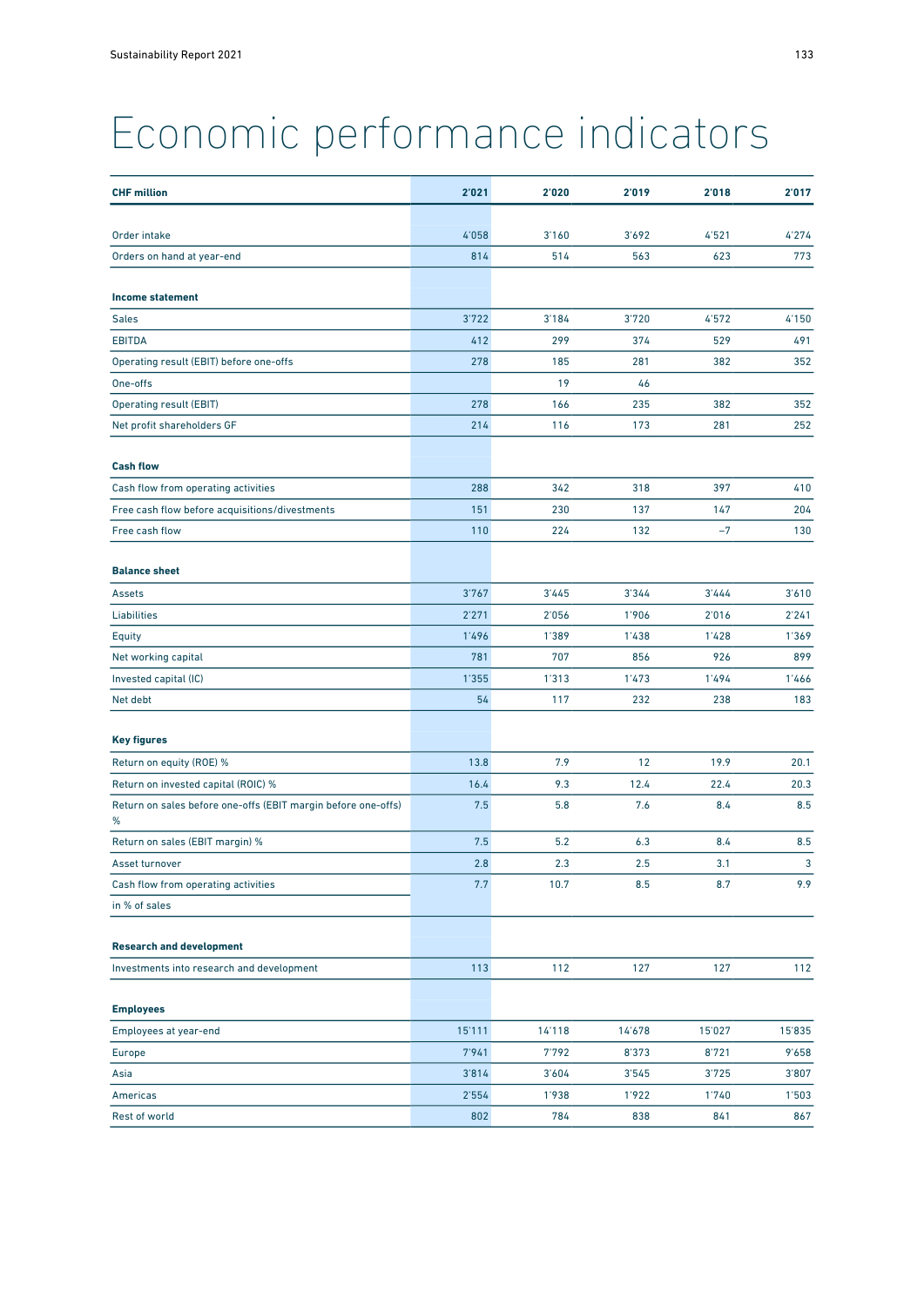## <span id="page-2-0"></span>Environmental performance indicators

| Environmental performance indicators <sup>1</sup>                                                                            | Unit                           | 2021           | 2020           | 2019  | 2018  | 2017   |
|------------------------------------------------------------------------------------------------------------------------------|--------------------------------|----------------|----------------|-------|-------|--------|
| <b>Energy</b>                                                                                                                |                                |                |                |       |       |        |
| Gross energy consumption                                                                                                     | 1'000 GJ                       | 3'632          | 2'268          | 3'565 | 6'823 | 6'941  |
| Electricity                                                                                                                  | $1'000$ GJ                     | 2'342          | 2'087          | 2'427 | 3'249 | 3'296  |
| Natural gas, biogas, fuel oil                                                                                                | 1'000 GJ                       | 1'066          | $765^2$        | 949   | 1'363 | 1'247  |
| Coke                                                                                                                         | 1'000 GJ                       | 98             | 93             | 101   | 2'092 | 2'265  |
| Fuel use (for internal transportation)                                                                                       | 1'000 GJ                       | 104            | 53             | 65    | 97    | 110    |
| Other energy sources                                                                                                         | 1'000 GJ                       | 22             | 34             | 22    | 22    | 23     |
| <b>Energy sold</b>                                                                                                           | $1'000$ GJ                     | $-8$           | $-8$           | $-1$  | $-82$ | $-103$ |
| Net energy consumption                                                                                                       | 1'000 GJ                       | 3'624          | 2'259          | 3'564 | 6'742 | 6'838  |
| Renewable energy (incl. green electricity)                                                                                   | %                              | 24             | 17             | 15    | 9     | 10     |
| Energy intensity (net energy consumption per sales)                                                                          | 1'000 GJ / CHF<br>million      | 0.97           | 0.71           | 0.96  | 1.47  | 1.65   |
| GHG emissions (in $CO2$ e)                                                                                                   |                                |                |                |       |       |        |
| Total CO <sub>2</sub> e emissions ("market based" approach)                                                                  | 1'000 tonnes $CO2$ e           | 1'975          | 1'592          | 1'873 | 630   | 668    |
| Scope 1 (Direct emissions: fuel-related energy<br>consumption) <sup>2</sup>                                                  | 1'000 tonnes $CO2e$            | $84^{8}$       | 68             | 77    | 312   | 325    |
| Scope 2 market-based (Indirect emissions: electricity 1'000 tonnes CO <sub>2</sub> e<br>and district heating) $3$            |                                | $189^{8}$      | 216            | 263   | 312   | 337    |
| Scope 2 location-based (Indirect emissions: electricity 1'000 tonnes CO <sub>2</sub> e<br>and district heating) <sup>4</sup> |                                | $293^8$        | 297            | 333   | 411   | 468    |
| Scope 3 (Indirect emissions) <sup>5</sup>                                                                                    | 1'000 tonnes $CO2e$            | 1'702          | 1'308          | 1'533 | 6     | 7      |
| Category 1: Purchased goods and services                                                                                     | 1'000 tonnes $CO2e$            | $1'176^8$      | 858            | 1'003 |       |        |
| Category 3: Fuel and energy-related services                                                                                 | 1'000 tonnes $CO2e$            | 55             | 47             | 55    |       |        |
| Category 4: Upstream transportation and distribution                                                                         | 1'000 tonnes CO <sub>2</sub> e | 43             | 36             | 43    |       |        |
| Category 5: Waste generated in operations                                                                                    | 1'000 tonnes $CO2e$            | $\mathbf 0$    | 0              | 0     |       |        |
| Category 6: Business travel                                                                                                  | 1'000 tonnes $CO2e$            | $\overline{2}$ | $\overline{2}$ | 7     | 6     | 7      |
| Category 7: Employee commuting                                                                                               | 1'000 tonnes $CO2e$            | 17             | 15             | 17    |       |        |
| Category 9: Downstream transportation and<br>distribution                                                                    | 1'000 tonnes $CO2e$            | 32             | 28             | 32    |       |        |
| Category 10: Processing of sold products                                                                                     | 1'000 tonnes CO <sub>2</sub> e | 16             | 13             | 16    |       |        |
| Category 11: Use of sold products                                                                                            | 1'000 tonnes CO <sub>2</sub> e | $349^{8}$      | 298            | 348   |       |        |
| Category 12: End of life treatment of sold-products                                                                          | 1'000 tonnes $CO2$ e           | 12             | 10             | 12    |       |        |
|                                                                                                                              |                                |                |                |       |       |        |
| Sustainability Targets 2025: Scope 1 + 2 emission<br>reduction (status at year-end)                                          | 1'000 tonnes CO <sub>2</sub> e | 273            | 284            | 330   |       |        |
| Sustainability Targets 2025: Scope 3 emission<br>reduction (status at year-end) <sup>7</sup>                                 | 1'000 tonnes CO <sub>2</sub> e | 1'702          | 1'308          | 1'533 |       |        |
| <b>Air emissions</b>                                                                                                         |                                |                |                |       |       |        |
| Nitrogen oxides $(NOx)$                                                                                                      | 1'000 tonnes                   | 0.02           | 0.01           | 0.01  | 0.05  | 0.04   |
| Sulfur oxides $(SOx)$                                                                                                        | 1'000 tonnes                   | 0.01           | 0.00           | 0.01  | 0.01  | 0.01   |
| Volatile organic compounds (VOCs)                                                                                            | 1'000 tonnes                   | 0.05           | 0.05           | 0.05  | 0.06  | 0.05   |
| Particulate matter                                                                                                           | 1'000 tonnes                   | 0.004          | 0.002          | 0.001 | 0.005 | 0.001  |
|                                                                                                                              |                                |                |                |       |       |        |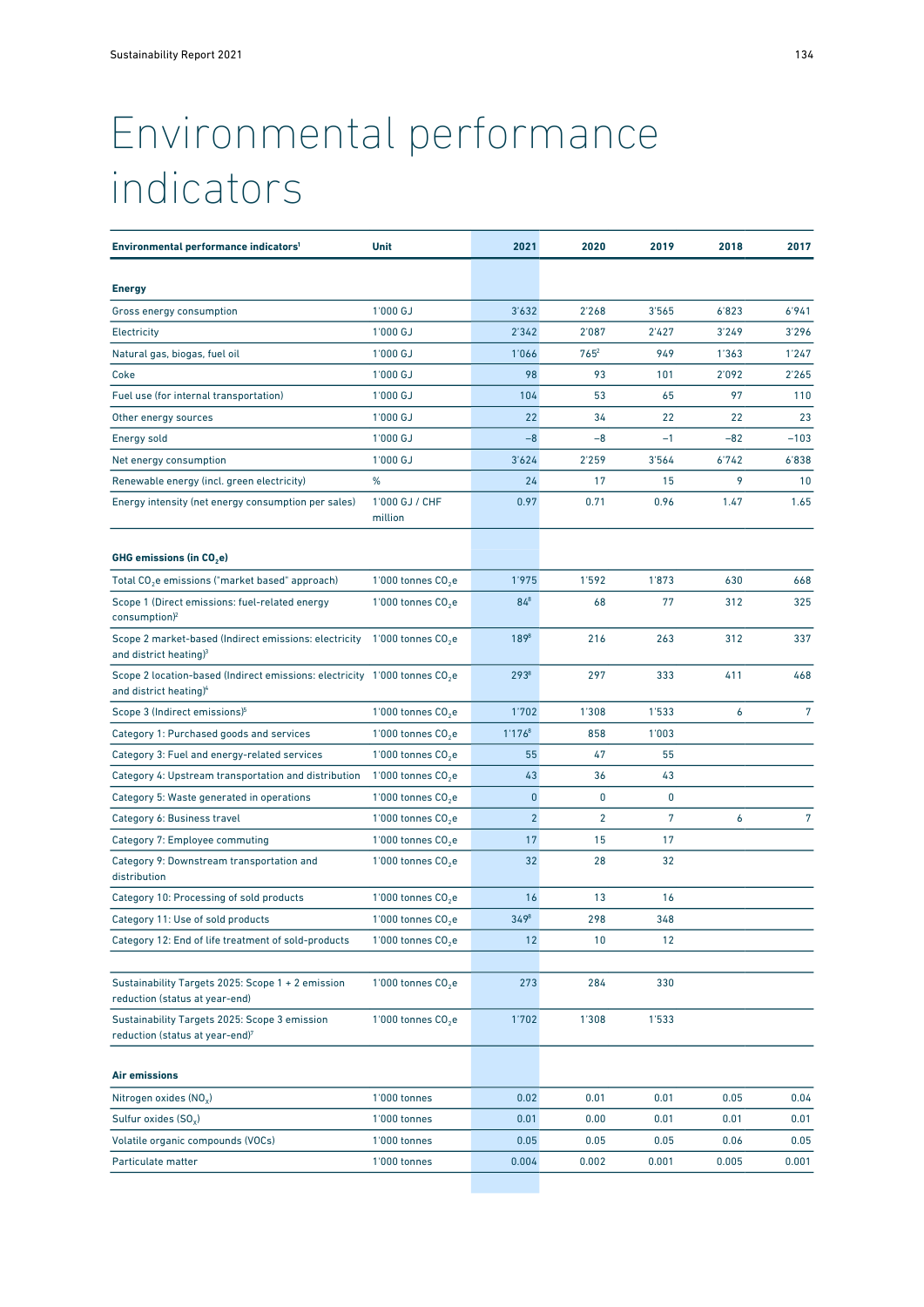| <b>Water and wastewater</b>                                                                                                                            |                               |                 |                |       |          |                |
|--------------------------------------------------------------------------------------------------------------------------------------------------------|-------------------------------|-----------------|----------------|-------|----------|----------------|
| <b>Total water consumption</b>                                                                                                                         | 1'000 m <sup>3</sup>          | 2'304           | 2'013          | 2'417 | 2'759    | 2'966          |
| City water from public supply                                                                                                                          | $1'000 \text{ m}^3$           | 696             | 648            | 702   | 697      | 662            |
| Ground and rain water                                                                                                                                  | 1'000 m <sup>3</sup>          | 1'608           | 1'365          | 1'715 | 2'062    | 2'304          |
| Water consumption of GF sites located in water<br>stressed areas                                                                                       | $1'000 \text{ m}^3$           | $457^8$         |                |       |          |                |
| Wastewater volume                                                                                                                                      | $1'000 \text{ m}^3$           | 1'803           | 1'772          | 1'961 | 1'961    | 2'098          |
| Wastewater to sewage systems                                                                                                                           | 1'000 m <sup>3</sup>          | 593             | 674            | 750   | 814      | 944            |
| Wastewater returned to nature, unpolluted                                                                                                              | 1'000 m <sup>3</sup>          | 1'211           | 1'098          | 1'211 | 1'147    | 1'153          |
| Sustainability Targets 2025: Water intensity index<br>(status at year-end)                                                                             |                               | 102             | 100            |       |          |                |
| Sustainability Targets 2025: Target line water<br>intensity index <sup>9</sup> (water consumption per production<br>volume <sup>10</sup> )             |                               | 96              | 100            |       |          |                |
| <b>Waste and recycling</b>                                                                                                                             |                               |                 |                |       |          |                |
| <b>Total waste</b>                                                                                                                                     | 1'000 tonnes                  | $103^8$         | 83             | 99    | 306      | 326            |
| Non hazardous waste                                                                                                                                    |                               | 83              | 73             | 91    | 286      | 307            |
| Normal waste, recycling                                                                                                                                | 1'000 tonnes                  | 58              | 53             | 67    | 245      | 263            |
| Normal waste, landfill or incineration                                                                                                                 | 1'000 tonnes                  | 25              | 20             | 24    | $41^{2}$ | 44             |
| Hazardous waste                                                                                                                                        | 1'000 tonnes                  | 20 <sup>8</sup> | 10             | 8     | 20       | 18             |
| Hazardous waste, recycling                                                                                                                             | 1'000 tonnes                  | 15              | 5 <sup>2</sup> | 3     | 16       | 16             |
| Hazardous waste, storage or incineration                                                                                                               | 1'000 tonnes                  | $5\phantom{.0}$ | 5 <sup>2</sup> | 5     | $4^2$    | $\overline{2}$ |
| Recycled waste as % of total waste                                                                                                                     | %                             | 70              | 71             | 71    | 85       | 86             |
| Sustainability Targets 2025: Unrecycled waste<br>intensity index (status at year-end)                                                                  |                               | 91              | 100            |       |          |                |
| Sustainability Targets 2025: Target line unrecycled<br>waste intensity index <sup>9</sup> (non-recycled waste per<br>production volume <sup>10</sup> ) |                               | 96              | 100            |       |          |                |
| <b>Recycled input material</b>                                                                                                                         |                               |                 |                |       |          |                |
| GF Piping Systems recycled input material <sup>11</sup>                                                                                                | 1'000 tonnes                  | 9               |                |       |          |                |
| <b>Supplier sustainability assessment</b>                                                                                                              |                               |                 |                |       |          |                |
| Key suppliers spend assessed with sustainability<br>assessments <sup>11</sup>                                                                          | % of total purchase<br>volume | $34^{8}$        |                |       |          |                |
| <b>Monetary values</b>                                                                                                                                 |                               |                 |                |       |          |                |
| Expenditure for environmental protection                                                                                                               | <b>CHF</b> million            | $\overline{8}$  | 10             | 5     | 18       | 18             |
| Energy costs                                                                                                                                           | <b>CHF</b> million            | 81              | 65             | 72    | 130      | 128            |
| Water and wastewater costs                                                                                                                             | <b>CHF</b> million            | 2.5             | 2.0            | 2.5   | 3.5      | 3.0            |
| Waste disposal costs $(-)$ and recycling credits $(+)$                                                                                                 | CHF million                   | $-1$            | $\mathbf{1}$   | 3     | 9        | 8              |

1 The environmental performance indicators include all GF production companies.

2 Restatement of 2020 natural gas consumption as site that was recently acquired improved the management of environmental figures. In addition, waste data from 2018 - 2020 are restated as a site received a more comprehensive waste manifesto from the disposal company. These corrections exceeded the five percent threshold level, therefore triggering a restatement.

3 Market-based emissions refer to specific emission factors, e.g. from local utility provider and they account for market instruments such as guarantees of origin that might be purchased in order to reduce Scope 2 market-based emissions.

- 4 Location-based emissions refer to the average emission factors of the area where the electricity consumption takes place, e.g. average emission factor of one country.
- 5 In 2021, GF conducted a comprehensive Scope 3 analysis for the year 2019 whereas the 2020 figures were calculated based on revenue developments. As a result, all Scope 3 emissions for 2019 to 2021 is disclosed, providing a comprehensive assessment of total CO2e emissions. Five scope 3 categories are excluded as it was determined irrelevant to GF. The categories are capital goods, leased assets (both upstream and downstream), franchises, and investments.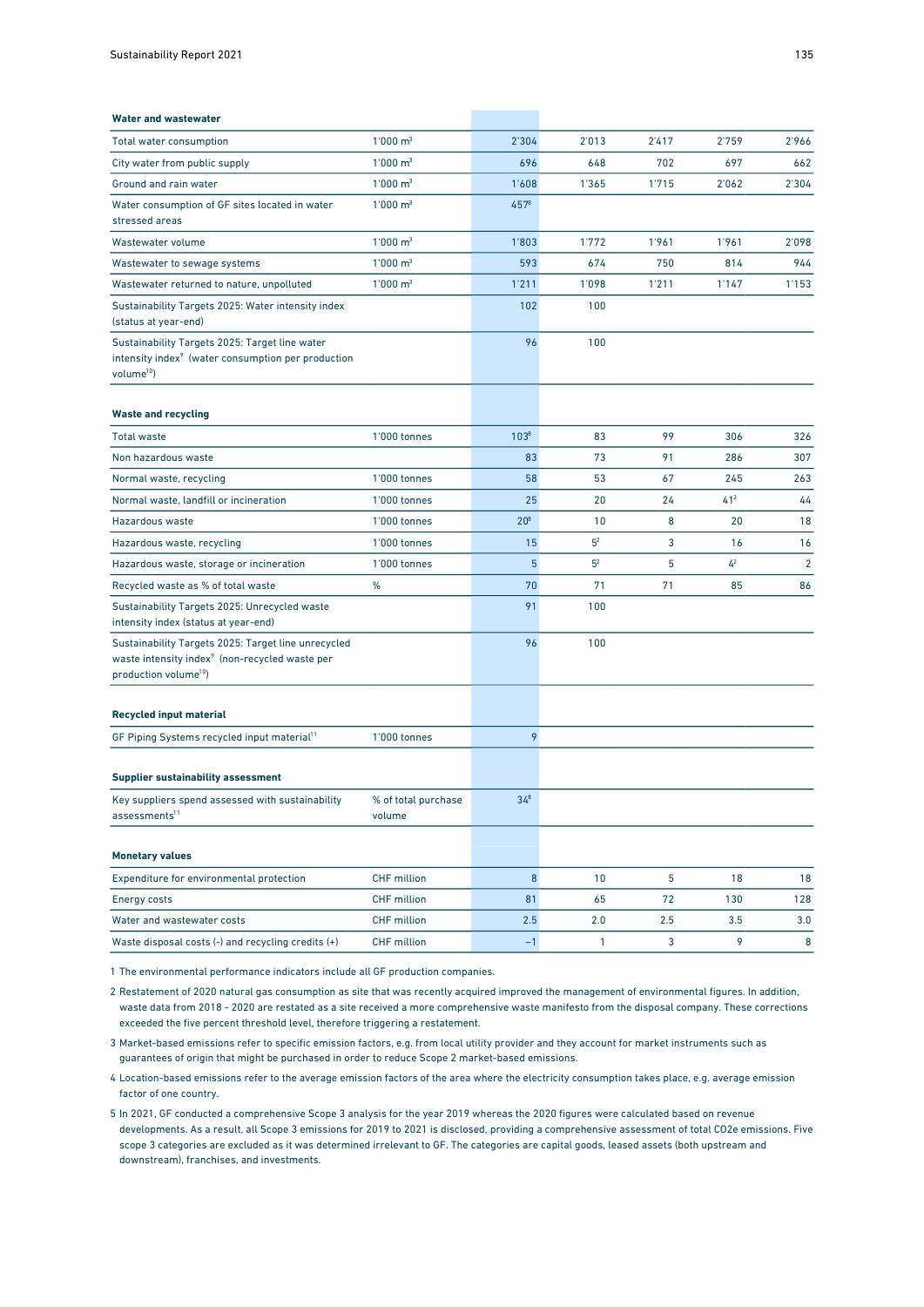- 6 GF's strategy period of 2025 covers a five-year cycle (2021 2025). The 21% reduction follows a reduction of a minimum 4.2% p.a. according to latest climate science to keep global warming to 1.5°C. The reduction target sumbitted to the SBTi follows the technical requirement of the SBTi and as a result cover more than 5 years, but maintains the minimun 4.2% absolute reduction pathway.
- 7 GF's scope 3 target focuses on Category 1 and 11, as those categories account for around 90% of total scope 3 emissions.
- 8 2021 PwC assured. The 2021 PwC assurance process was slightly adapted according to the KPIs of the Sustainability Framework 2025. Further details on the previous year assurance processes are available in the Sustainability Report 2020, by clicking on the following link: [https://](https://sustainability-report.georgfischer.com/20/en/environmental-performance-indicators/) [sustainability-report.georgfischer.com/20/en/environmental-performance-indicators/](https://sustainability-report.georgfischer.com/20/en/environmental-performance-indicators/)
- 9 The target line is calculated linearly based on the standardized baseline consumption (=100) and according to the defined target.
- 10 The production volume is defined based on the specificities of the businesses of the individual divisions: as "produced tonnes" for GF Piping Systems, as "gross value added" (it includes all operating income subtracting the costs of materials and products, changes in inventory, and operating expenses) for GF Casting Solutions and as "hours worked" for GF Machining Solutions.
- 11 According to the targets of the Sustainability Framework 2025 the key figures were extended and the data collection started in 2021 for the first time. As a result no previous year data is available.

[GRI 201-1 | GRI 301-1 | GRI 302-1](#page--1-0) | [GRI 302-3 | GRI 302-4 | GRI 303-3 | GRI 303-4 | GRI 303-5 | GRI 305-1](#page--1-0) | [GRI 305-2 | GRI 305-3 | GRI 305-4 | GRI 305-5 |](#page--1-0)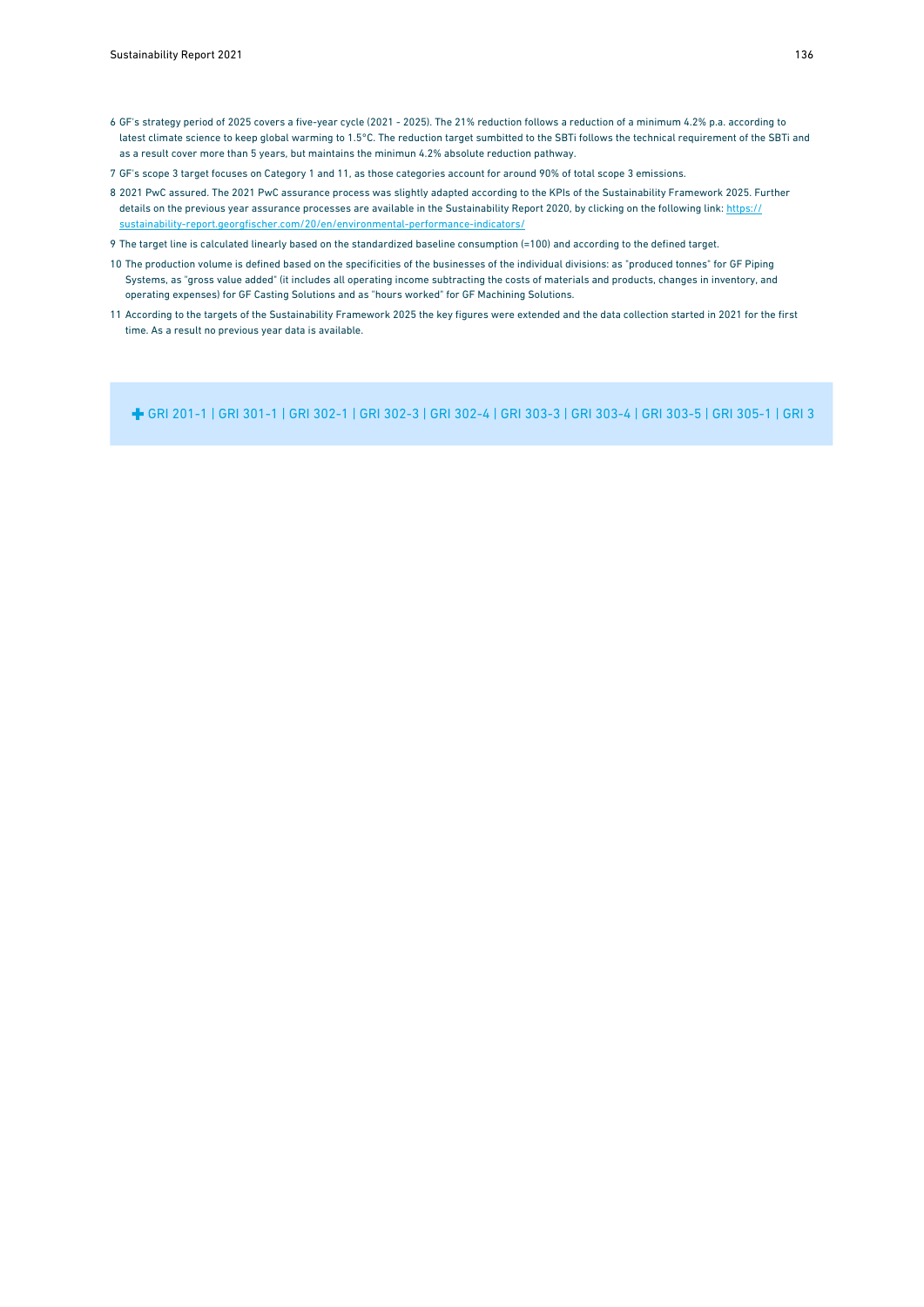## <span id="page-5-0"></span>Social performance indicators

| Social performance indicators <sup>1</sup>          | <b>Unit</b>                 | 2021         | 2020           | 2019           | 2018           | 2017           |
|-----------------------------------------------------|-----------------------------|--------------|----------------|----------------|----------------|----------------|
| <b>Employees</b>                                    |                             |              |                |                |                |                |
| Number of employees                                 | Headcount                   | 15'111       | 14'118         | 14'678         | 15'027         | 15'835         |
|                                                     | FTE <sup>2</sup>            | 14'532       | 13'562         | 14'073         | 14'413         | 15'163         |
| Employees younger than 30                           | % of headcount              | 16           | 15             | 17             | 19             | 19             |
| Employees between 30 - 50                           | % of headcount              | 58           | 59             | 57             | 54             | 53             |
| Employees older than 50                             | % of headcount              | 26           | 26             | 26             | 27             | 28             |
|                                                     |                             |              |                |                |                |                |
| Female employees                                    | Headcount                   | 2'952        | 2'812          | 2'958          | 2'512          | 2'347          |
|                                                     | <b>FTE</b>                  | 2'817        | 2'764          | 2'851          | 2'397          | 2'213          |
|                                                     | % of headcount              | 19.5         | 19.9           | 20.2           | 16.7           | 14.8           |
| Women on the Board of Directors                     | Number                      | $2^{\circ}$  | $\overline{2}$ | $\overline{2}$ | $\overline{2}$ | $\overline{2}$ |
|                                                     | %                           | 28.6         | 25.0           | 22.2           | 22.2           | 22.2           |
|                                                     |                             |              |                |                |                |                |
| Women on the Executive Committee                    | Number                      | $\mathbf{0}$ | 0              | 0              | $\mathbf{0}$   | $\mathbf 0$    |
| Women in management positions <sup>3</sup>          | <b>FTE</b>                  | 114          | 97             | 100            | 88             | 90             |
|                                                     | % of total<br>management    | 15.8         | 15.8           | 16.4           | 14.8           | 14.2           |
|                                                     | positions                   |              |                |                |                |                |
|                                                     | Headcount                   | 74           |                |                |                |                |
| Newly appointed male managers <sup>4</sup>          | Headcount                   | 31           |                |                |                |                |
| Newly appointed female managers <sup>4</sup>        | % of new                    | 30           |                |                |                |                |
|                                                     | appointments                |              |                |                |                |                |
|                                                     |                             |              |                |                |                |                |
| Part-time employees                                 | Headcount                   | 405          | 396            | 400            | 457            | 373            |
|                                                     | %                           | 2.7          | 2.8            | 2.7            | 3.0            | 2.4            |
| Female part-time employees                          | Headcount                   | 264          | 261            |                |                |                |
|                                                     | % of part-time<br>employees | 65           | 66             |                |                |                |
| <b>Student interns</b>                              | Headcount                   | 98           | 104            | 133            | 174            | 145            |
| Apprentices                                         | Headcount                   | 363          | 387            | 446            | 469            | 525            |
| <b>Employees with disabilities</b>                  | Headcount                   | 115          | 114            | 129            | 280            | 298            |
|                                                     | $\%$                        | 0.8          | 0.8            | 0.9            | 1.9            | 1.9            |
|                                                     |                             |              |                |                |                |                |
| <b>Total new hires</b>                              | Headcount                   | 2'842        |                |                |                |                |
| New hires, male                                     | Headcount                   | 2'279        |                |                |                |                |
| New hires, female                                   | Headcount                   | 563          |                |                |                |                |
| New hires of employees younger than 304             | Headcount                   | 1'055        |                |                |                |                |
| New hires of employees between 30 - 504             | Headcount                   | 1'438        |                |                |                |                |
| New hires of employees older than 504               | Headcount                   | 349          |                |                |                |                |
|                                                     |                             |              |                |                |                |                |
| Total departures <sup>5</sup>                       | Headcount                   | 2'038        | 2'019          | 2'162          | 1'796          | 1'603          |
| Departures, male <sup>4</sup>                       | Headcount                   | 1'610        |                |                |                |                |
| Departures, female <sup>4</sup>                     | Headcount                   | 428          |                |                |                |                |
| Departures of employees under 30 years <sup>4</sup> | Headcount                   | 553          |                |                |                |                |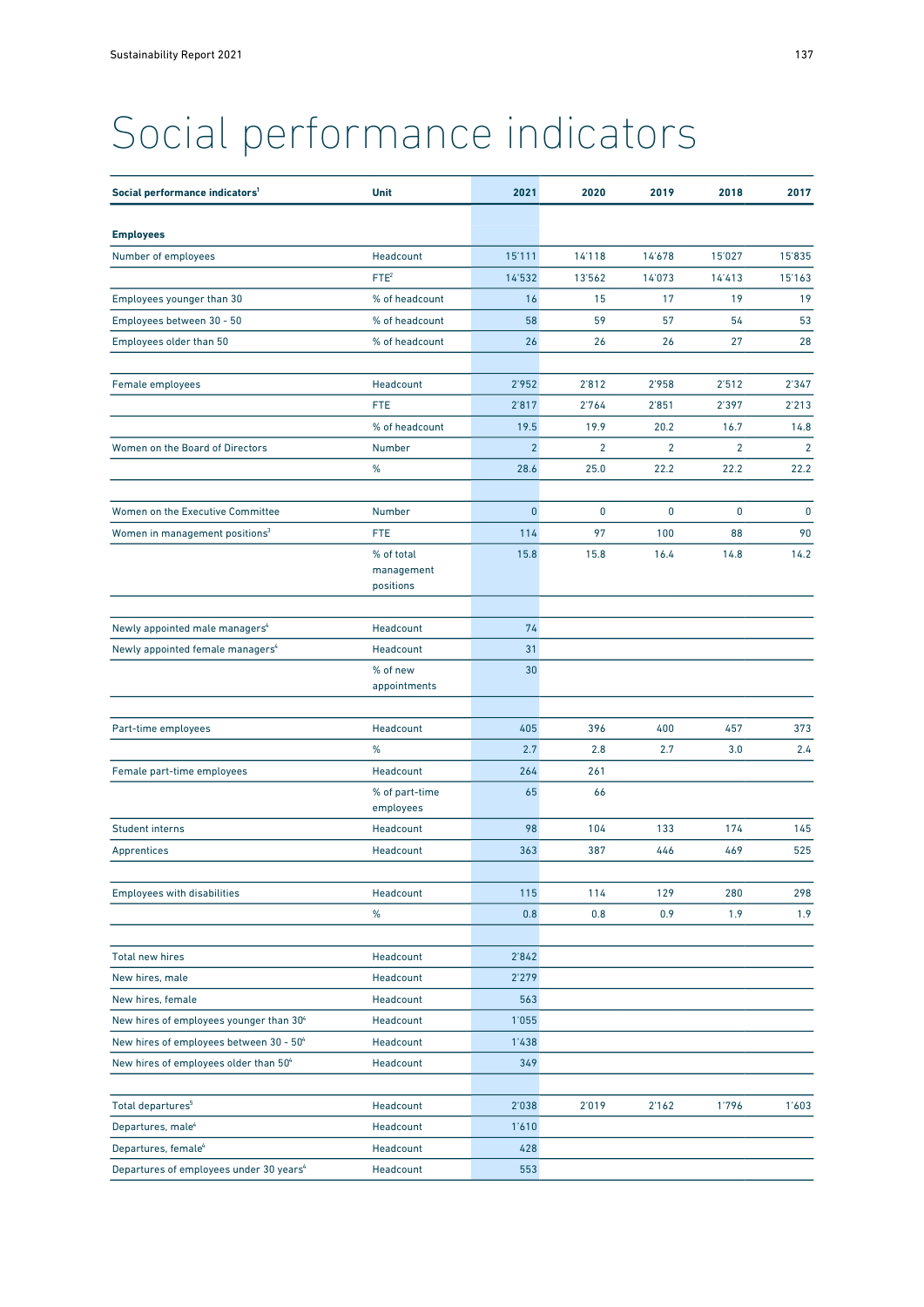| Departures of employees between 30 - 50 years <sup>4</sup>                                              | Headcount                                              | 1'113             |                |                |         |              |
|---------------------------------------------------------------------------------------------------------|--------------------------------------------------------|-------------------|----------------|----------------|---------|--------------|
| Departures of employees over 50 years <sup>4</sup>                                                      | Headcount                                              | 373               |                |                |         |              |
| Total employee fluctuation <sup>5</sup>                                                                 | %                                                      | 14.6              | 14.6           | 15.8           | 11.9    | 11.3         |
| Employee surveys <sup>6</sup>                                                                           | Number of<br>employees<br>surveyed                     | 5'431             | 3'289          | 5'448          | 6'341   | 6'987        |
| Investigated incidents of discrimination                                                                | Number                                                 | $\bf{0}$          | $\overline{2}$ | $\mathbf{1}$   | 3       | $\mathbf{1}$ |
| Employees under collective bargaining agreement                                                         | Headcount<br>$\%$                                      | 8'509<br>56       | 8'178<br>58    |                |         |              |
| <b>Training and professional development</b>                                                            |                                                        |                   |                |                |         |              |
| Training and professional development                                                                   | Number of GF<br>employees with<br>training (headcount) | 10'209            | 9'394          | 10'517         | 11'558  | 12'192       |
|                                                                                                         | %                                                      | 67.6              | 66.5           | 71.7           | 76.9    | 77.0         |
| <b>Training days</b>                                                                                    | Days worked                                            | 22'975            | 18'860         | 30'527         | 36'974  | 38'822       |
|                                                                                                         | Days per employee                                      | 1.5               | 1.3            | 2.1            | 2.5     | 2.5          |
| <b>Health and safety</b>                                                                                |                                                        |                   |                |                |         |              |
| Fatalities, work-related                                                                                | Number                                                 | 0 <sup>7</sup>    | $\mathbf 0$    | 0              | 0       | $\mathbf 0$  |
| Work-related accidents involving injury of GF<br>employees                                              | <b>Number</b>                                          | 260               | 180            | 282            | 425     | 407          |
| Work-related accidents involving injury of leased<br>personnel                                          | Number                                                 | 41                | 22             | 56             | 133     | 145          |
| Work-related accidents involving injury of other third<br>parties                                       | Number                                                 | 42                | 4              | $\overline{7}$ | 10      | 14           |
| Sustainability Targets 2025: Lost time injury<br>frequency rate (LTIFR)                                 | per 1'000'000 hours<br>worked                          | 10.2 <sup>7</sup> | 9.2            |                |         |              |
| <b>Sustainability Targets 2025:</b><br>Target line lost time injury frequency rate (LTIFR) <sup>8</sup> | per 1'000'000 hours<br>worked                          | 8.7               | 9.2            |                |         |              |
| Absence days due to work-related accidents or illness                                                   | Days worked                                            | 4'943             | 3'593          | 6'605          | 8'675   | 6'750        |
| Absence rate due to work-related accidents or illness                                                   | % of total days<br>worked                              | 0.1               | 0.1            | 0.2            | 0.2     | 0.2          |
| Total absence days                                                                                      | Days worked                                            | 121'114           | 113'478        | 127'228        | 148'361 | 139'407      |
| <b>Community</b>                                                                                        |                                                        |                   |                |                |         |              |
| Order volume from workshops employing disabled<br>people                                                | <b>CHF</b> million                                     | 2.5               | 2.5            | 2.6            | 2.9     | 2.4          |
| <b>Charitable donations</b>                                                                             | <b>CHF</b> million                                     | 2.5               | 2.9            | 3.5            | 4.0     | 4.5          |

1 The social performance indicators include all GF companies with ten or more employees.

2 FTE stands for Full Time Equivalents.

3 Management positions are defined as members of the management board of each business entity or managers who report to a managing director.

4 In 2021, the scope of social data reporting was extended and the collection of several figures started in 2021 for the first time. As a result no previous year data is available.

5 The definition of departures was slightly amended in 2021 and does not include internal transfers, and natural departures, e.g. retirements as of 2021 reporting period. In previous reporting periods, those departures are still included.

6 The figure represents the number of employees who were requested to participate in the survey.

7 2021 PwC assured. The 2021 PwC assurance process was slightly adapted according to the KPIs of the Sustainability Framework 2025. Further details on the previous year assurance processe are available in the Sustainability Report 2020, by clicking on the following link: [https://](https://sustainability-report.georgfischer.com/20/en/social-performance-indicators/) [sustainability-report.georgfischer.com/20/en/social-performance-indicators/](https://sustainability-report.georgfischer.com/20/en/social-performance-indicators/)

8 The target line is calculated linearly based on the baseline data and according to the defined target.